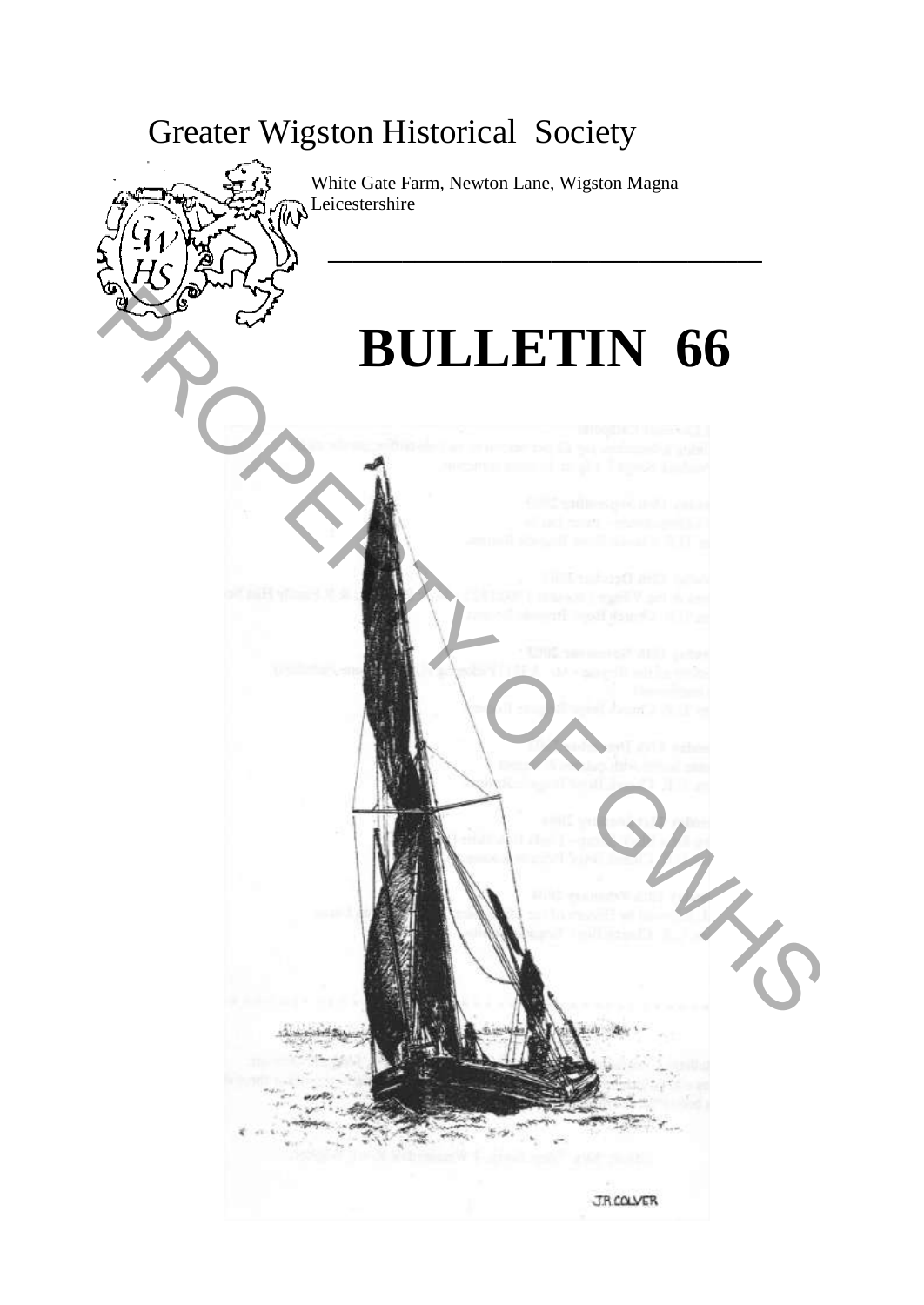## **PROGRAMME OF MEETINGS -** JUNE **2003 TO FEBRUARY 2004**

#### **Wednesday 18th June 2003**

Visit to Appleby Magna, tour of church & Sir John Moore's School, with mention of the almshouses & Manor House, tour to include cup of tea. Coach from Paddock Street 6.30p.m.

## **Wednesday 20th August 2003**

Visit to Leicester Cathedral Please bring a donation, say £2 per person to include coffee, on the night. Meet Paddock Street 7.15p.m. to share transport.

## **Wednesday 16th September 2003**

Roman Leicestershire - Peter Liddle 7.30p.m. U.R. Church Boys' Brigade Rooms.

## **Wednesday 15th October 2003**

Enclosure & the Village Labourer 1760/1832 - Mick Rawle (L & R Family Hist Socy) 7.30p.m. U.R. Church Boys' Brigade Rooms.

#### **Wednesday 19th November 2003**

The History of the Bicycle - Mr. A H C Pickering (Desford Lane Pedallers) (To be confirmed) 7.30p.m. U.R. Church Boys' Brigade Rooms. Weilnesday 20th August 2003<br>
Visit of Leicester Cathedral<br>
Places bring a donation, say 22 per person to include coffee, on the night.<br>
Neet Prodock Street 7.15p.m. to share transport.<br>
Wednesday 16th September 2003<br>
Rouna

#### **Wednesday 17th December 2003**

Christmas Social with quizzes & supper 7.30p.m. U.R. Church Boys' Brigade Rooms.

#### **Wednesday 21st January 2004**

Looking for a Black Sheep - Linda Hotchkiss (Lines. R O ) 7.30p.m. U.R. Church Boys' Brigade Rooms.

#### **Wednesday 18th February 2004**

A.G.M. followed by History of the Millennium Park - Duncan Lucas 7.30p.m. U.R. Church Boys' Brigade Rooms.

\* \* \* \* \* \* \* \* \* \* \* \* \* \* \* \* \* \* \* \* \* \* \* \* \* \* \* \* \* \* \* \* \* \* \* \* \* \* \* \* \* \* \* \* \*

The Bulletin is published three times a year on 1st February, June and October. Articles etc. (which are always welcome) should be submitted to the editor three clear weeks before the publication date please.

Editor: Mrs. Tricia Berry, 7 Wensleydale Road, Wigston.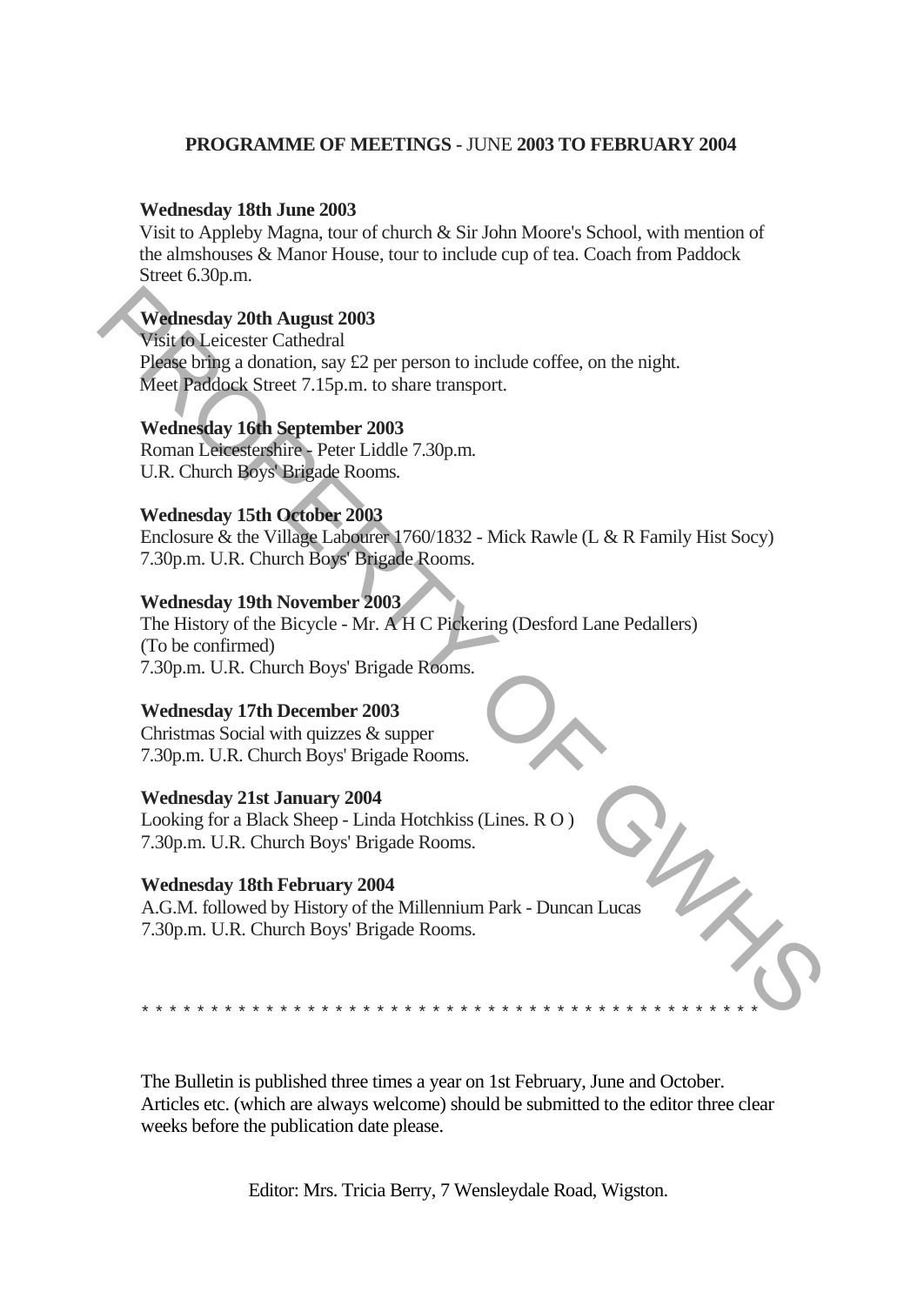#### **FRONT COVER**

The cover this time features a Norfolk Wherry. These distinctive, heavy, sailing barges were designed for commercial use in inland waterways and harbours and were once very common on the Broads.

\*\*\*\*\*\*\*\*\*\*\*\*\*\*\*\*\*\*\*\*\*\*\*\*\*\*\*\*\*\*\*\*\*\*\*\*\*\*\*\*\*\*\*\*\*\*

## **FEBRUARY MEETING**

The Society held its Annual General Meeting when approximately 40 members were present. The evening commenced with:

1) Apologies for absence being recorded from Ruth Harper.

2) The secretary, Tricia Berry, reading the minutes of the February 2002 A.G.M. which were agreed and signed by the Chairman as correct.

3) The Treasurer, Brian Bilson, explaining the year end accounts. He noted there was a small surplus of £46 38. It was therefore agreed to leave the subscriptions for the coming year unchanged at £7 (full) and £5 (concessionary). It was proposed to donate £50 to the Framework Knitters Museum as in previous years. It was noted that one of the summer trips had made a loss, a trend repeated over the last few years. The reason being insufficient numbers to fill a coach. Some discussion followed and it was agreed that these outings should continue but the situation needed to be monitored. An increase in the charge to participants to offset any future shortfalls could be introduced but must be kept modest or it would prove counterproductive. The Society held its Annual General Meeting when approximately 40 members were<br>present below held is Amual General Meeting when approximately 40 members were<br>present. The evening commenced with:<br>
1) Applogies for absence b

4) The Chairman, Edna Taylor, reporting another satisfactory year with meetings well attended. She thanked everyone for their help and support and noted that this was the 15th year she had made the annual report. Bulletins were well received and the Editors, Illustrator and all contributors warmly thanked. She regretted that Chris Smart had stepped down as joint editor and recorded grateful thanks to her for her work over the last 14 years.

5) The Membership Secretary, Stella Tweed, saying the membership currently stood at 80, 5 less than last year. 75% now pay the concessionary rate of subscription. Attendance at meetings varied between 32 and 53.

6) Election of Officers: In the absence of any nominations it was proposed by Bob Wignall that all officers be re-elected and this was carried unanimously.

7) Any Other Business: It was reported nothing further had been heard about a proposal to restart the Victoria County History series.

Bob Wignall asked about current ideas for the use of his father's legacy. It was agreed to ask Peter Clowes if he was still considering a new slide projector. Colin Towell also suggested another use might be to publish a book of Tricia Berry's Who's Who articles.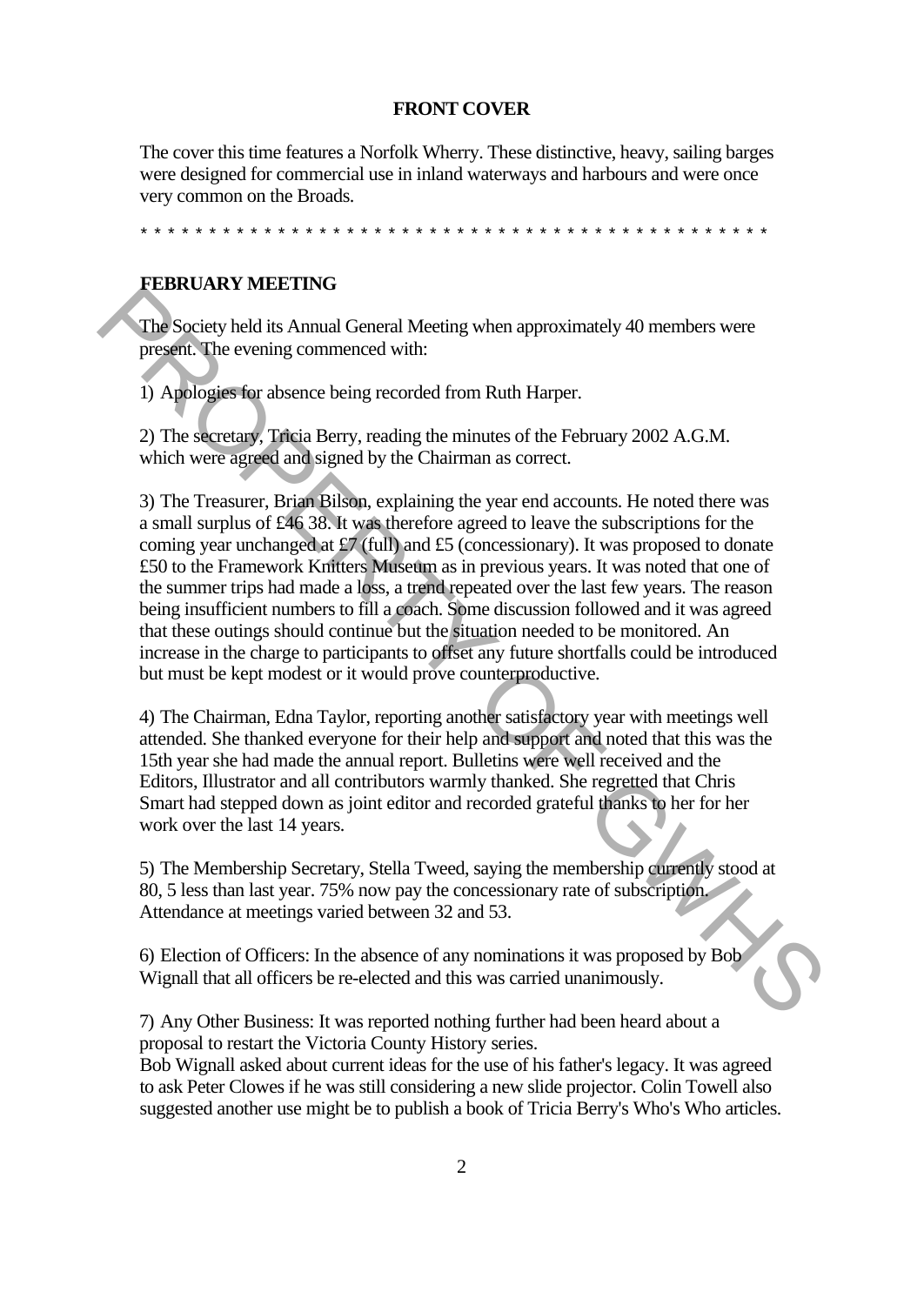Mr. Pollock recorded the meeting's thanks to the Treasurer and Auditor and other officers for their work throughout the year.

It was agreed that the Christmas Social was enjoyed in its existing format and no change was thought desireable.

Members were reminded that renewal subscriptions were then due and should be paid that evening if possible.

The second part of the evening was taken up by Vice Chairman, Tony Lawrance, who kindly completed his talk on Potters Bar begun at the previous AGM.

# **GREATER WIGSTON HISTORICAL SOCIETY** ANNUAL **ACCOUNTS**

## **Receipts and Payments for the year ending 31st December 2002**

| Opening Balances as at 1/1/02: |        |        | Lecturers' Fees & Expenses | 115.00 |
|--------------------------------|--------|--------|----------------------------|--------|
| Cash in Hand                   | 4.83   |        | Donations:                 |        |
| Current $A/c$                  | 178.40 |        | <b>FWK</b> Museum          | 50.00  |
| Deposit A/c                    | 757.03 | 940.26 | All Saints, Leicester      | 25.00  |
| Subscriptions                  |        | 436.00 | Bulletin/Prog printing     | 86.45  |
| Collections                    |        | 63.06  | Room Hire                  | 112.00 |
| Visit - Newbold Revel          |        | 155.00 | Visit - Newbold Revel      | 180.00 |
| Visit - Somerby                |        | 393.50 | Visit - Somerby            | 387.50 |
| <b>Christmas Party</b>         |        | 231.00 | <b>Christmas Party</b>     | 259.20 |
|                                | Raffle | 34.60  | <b>Secretarial Exes</b>    | 61.98  |
| <b>Bank Interest</b>           |        | 15.64  | Postage                    | 5.29   |

## **Receipts Payments**

| A very old settlement with finds dating back to 5000/6000BC, Roman Kilns and clay<br>pipes from 1600s. The name Potters Bar was recorded in 1509 as Potteries Bar and is<br>thought to have meant Forest Gate of the family of Potter.<br>He reminisced about his time in the fire service during the war, when they were<br>supplied with a trailer but no van to pull it. This meant it had to be dragged for one<br>and a hah <sup>0</sup> exausting miles! The water supply was hard, like Wigston's, causing white<br>water after each practice and the residue to accumulate in the taps. There were two<br>prisoner of war camps in the locality and the prisoners were allowed to wander about<br>freely. He brought the story right up to date with mention of the dramatic train<br>derailment which occurred in 2002.<br><b>GREATER WIGSTON HISTORICAL SOCIETY ANNUAL ACCOUNTS</b> |                                                                           |                                                                                                                                                                                                                                                                                                                                                           |                                                                                                      |  |  |  |  |
|-----------------------------------------------------------------------------------------------------------------------------------------------------------------------------------------------------------------------------------------------------------------------------------------------------------------------------------------------------------------------------------------------------------------------------------------------------------------------------------------------------------------------------------------------------------------------------------------------------------------------------------------------------------------------------------------------------------------------------------------------------------------------------------------------------------------------------------------------------------------------------------------------|---------------------------------------------------------------------------|-----------------------------------------------------------------------------------------------------------------------------------------------------------------------------------------------------------------------------------------------------------------------------------------------------------------------------------------------------------|------------------------------------------------------------------------------------------------------|--|--|--|--|
| Receipts and Payments for the year ending 31st December 2002                                                                                                                                                                                                                                                                                                                                                                                                                                                                                                                                                                                                                                                                                                                                                                                                                                  |                                                                           |                                                                                                                                                                                                                                                                                                                                                           |                                                                                                      |  |  |  |  |
| <b>Receipts</b>                                                                                                                                                                                                                                                                                                                                                                                                                                                                                                                                                                                                                                                                                                                                                                                                                                                                               |                                                                           | <b>Payments</b>                                                                                                                                                                                                                                                                                                                                           |                                                                                                      |  |  |  |  |
| Opening Balances as at 1/1/02:<br>Cash in Hand<br>4.83<br>Current A/c<br>178.40<br>Deposit A/c<br>757.03<br>Subscriptions<br>Collections<br>Visit - Newbold Revel<br>Visit - Somerby<br><b>Christmas Party</b><br>Raffle<br><b>Bank Interest</b>                                                                                                                                                                                                                                                                                                                                                                                                                                                                                                                                                                                                                                              | 940.26<br>436.00<br>63.06<br>155.00<br>393.50<br>231.00<br>34.60<br>15.64 | Lecturers' Fees & Expenses<br>Donations:<br><b>FWK Museum</b><br>All Saints, Leicester<br><b>Bulletin/Prog printing</b><br>Room Hire<br>Visit - Newbold Revel<br>Visit - Somerby<br><b>Christmas Party</b><br><b>Secretarial Exes</b><br>Postage<br>Closing Balances as at $31/12/02$<br>4.83<br>Cash<br>Current $A/c$<br>118.00<br>Deposit A/c<br>863.81 | 115.00<br>50.00<br>25.00<br>86.45<br>112.00<br>180.00<br>387.50<br>259.20<br>61.98<br>5.29<br>986.64 |  |  |  |  |

#### **2269.06 2269.06**

Checked & in accordance with the books & vouchers presented. Colin Towell, 18/2/03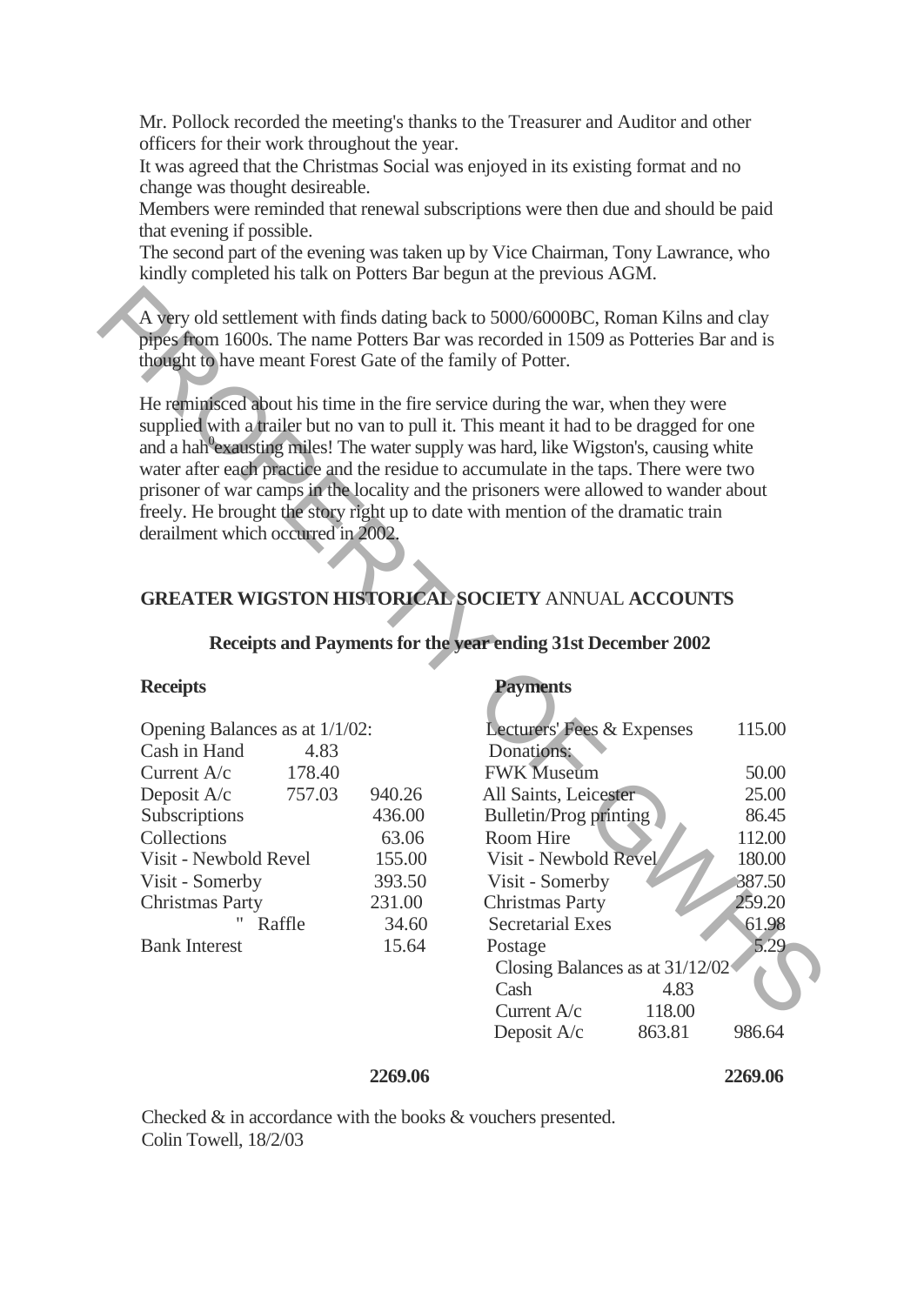# **MARCH MEETING**

In March the society welcomed a local speaker, Joan Poultney (she lives in Wigston), who gave a most fascinating and humorous talk on the Women's Land Army.

The Land Army movement was first introduced during WWI when Britain had just three weeks supply of food in reserve and was restarted in June 1939 before the second war was declared. Girls who joined had a minimum of training and learnt mostly as they went along. They tackled the full range of farm tasks, including hand milking, tractor driving, potato setting and the miserable job of mangle chopping from frozen clamps. They were housed either within the farmhouse or more usually in hostels which might be a good bike ride away from their farm. Pay was 22/6d per week for the over 18s with one weeks holiday a year and one hah<sup>0</sup> day off per week. A 48 hour rail warrant was supplied together with the uniform. Most were well treated, others not so well, but there was the opportunity to complain and be moved if they were really exploited.

A separate section called the Timber Corps, felled trees for pit props, telegraph poles, coffins and to make landing craft for 'D' etc. The movement was disbanded in 1950, by which time one quarter of million had served. It has always been a source of some discontent that no resettlement allowance or service medals were awarded to the girls though one won the VC for her bravery in stopping some runaway horses and averting a serious accident.

Joan Cross of Croft as she then was, joined in August 1943 and worked firstly at Frisby, then Harwell, Thorpe Satchville and finally Somerby. She has many happy and amusing memories of the fun shared by the girls, going to local dances (back by 10.30!), meeting GI's, working alongside Italian and German prisoners of war and the oddities and eccentricities of some of her farmer bosses. Despite the hardships she and 5,000 others stayed on after the war, in Joan's case until she got married.

Many of the 'girls' have remained in touch and Joan's involvement is at National level. This has given her the chance to be a part of some very notable occasions, such as the 1988 reunion attended by the late Queen Mother (their President) and riding in straw filled pick-up trucks in the parades to celebrate her 90th and 100th birthdays. She has attended remembrance services, marched past the cenotaph, joined in the VE & VJ Day celebrations, been present at Westminster Abbey for a 40 years of peace service and visited Highgrove as guest of Prince Charles (who arrived by helicopter), as well as attending Royal Garden Parties and a Guildhall banquet complete with gold cutlery! matrix as they went along. They tackeded the full range of farm tasks, including hand<br>rulling, meator driving, potato setting and the misserable job of mangle chopping from<br>Forey-Bamps. They were boused either within the

Joan brought along a sample uniform, many photographs, cuttings and other memorabilia. She was warmly thanked by the Chairman, Edna Taylor, for a really entertaining evening.

# **APRIL MEETING**

In April we welcomed back a previous speaker, Robert Gregory, who with 22 years as a Blue Badge Guide under his belt, was well qualified to talk on Leicester the Walled Town.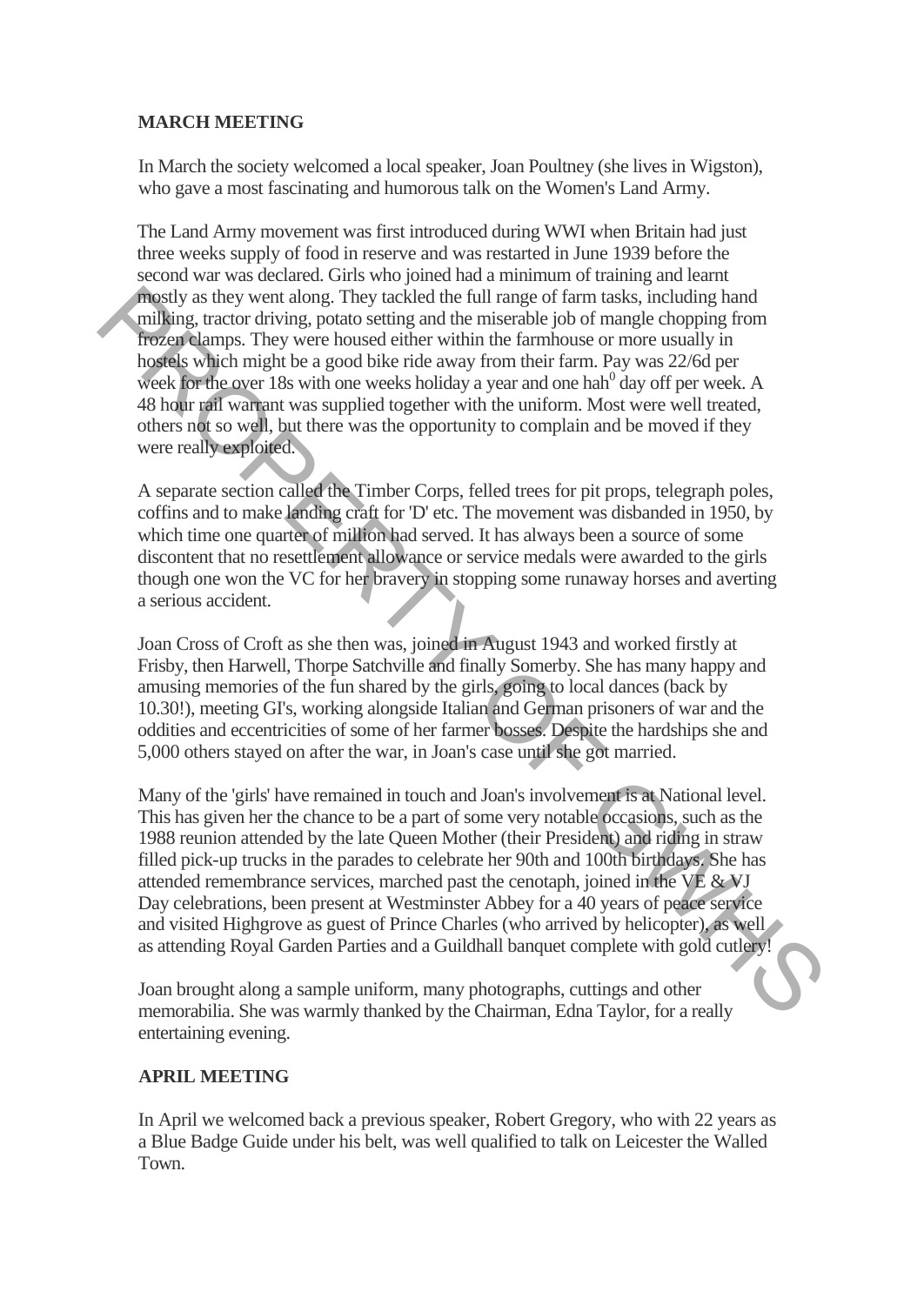He reminded us that the area of the old walled town formed a rectangular shape, its north wall ran east from the River Soar in a straight line, a little within, from the present Soar Lane and Sanvey Gate to near the top of Churchgate. The east wall continued south from this point and followed the line, but a little within, from Churchgate and Gallowtree Gate to Horsefair Street. The south wall ran west and followed the line, but a little within, from Horsefair Street and Millstone Lane ending back at the river at a point in or near St. Mary's Churchyard. It is currently believed there was no west wall, the river and its watery meadows creating sufficient barrier to deter unwelcome visitors from that direction.

Near the centre of each wall was an entrance gate, the north one was at the angle of Cumberland Street and Northgate Street, the east one somewhat north of Eastgates and the south one towards the end of Millstone Lane. These gates were removed in 1774 because they became obsolete, were in poor repair and their low arches prevented the passage of loaded wagons.

The old town was bisected from the South Gate to the North Gate by the old High Street (now known as Southgate Underpass and Highcross Street). It was bisected from the West Bridge to the East Gate by Applegate, Hot Gate and Swines Market (now known as St. Nicholas Circle and High Street). Where these two roads met at the top of the present High Street at its junction with Highcross Street (its lower part) was regarded as the centre of Leicester and marked by the High Cross. This was a large structure with six columns and a conical roof which later caused an obstruction and was moved to various sites. One column survives and is now located in Cheapside. These transformations from that direction.<br>
Nearthe centre of each wall was an entrance gate, the north one was at the angle of<br> **Comberting Street and Northgate Street**, the east one somewhat north of Fastgates<br>
and the s

As the town grew development took place outside the walls and the Angel Inn in Gallowtree Gate had the distinction of having one entrance within the walled town and the other one outside it.

Mr. Gregory then described some of the surprisingly large quantity of buildings and remains which survive from within the walled area, ranging from the complete St. Mary de Castro Church, to a mere fragment of wall in the basement of De Montfort University's Hawthorn Building belonging to the Church of the Annunciation, and from the Guildhall, to the Jewry Wall.

Afterwards a vote of thanks was given by the Chairman, Edna Taylor, for a most interesting and instructive evening. She then reminded members that there would be no more indoor meetings until the Autumn and that names should be handed to Mary Mason of those wishing to go on the summer trips.

# **MAY MEETING**

Forty two members and friends set out by coach for a visit to St. Mary & St. Hardulph Church, Breedon-on-the-Hill. When we had all settled into the box pews our guide, the Churchwarden, Mrs. Ida Wright, outlined the history of this interesting building and pointed out the main features of note.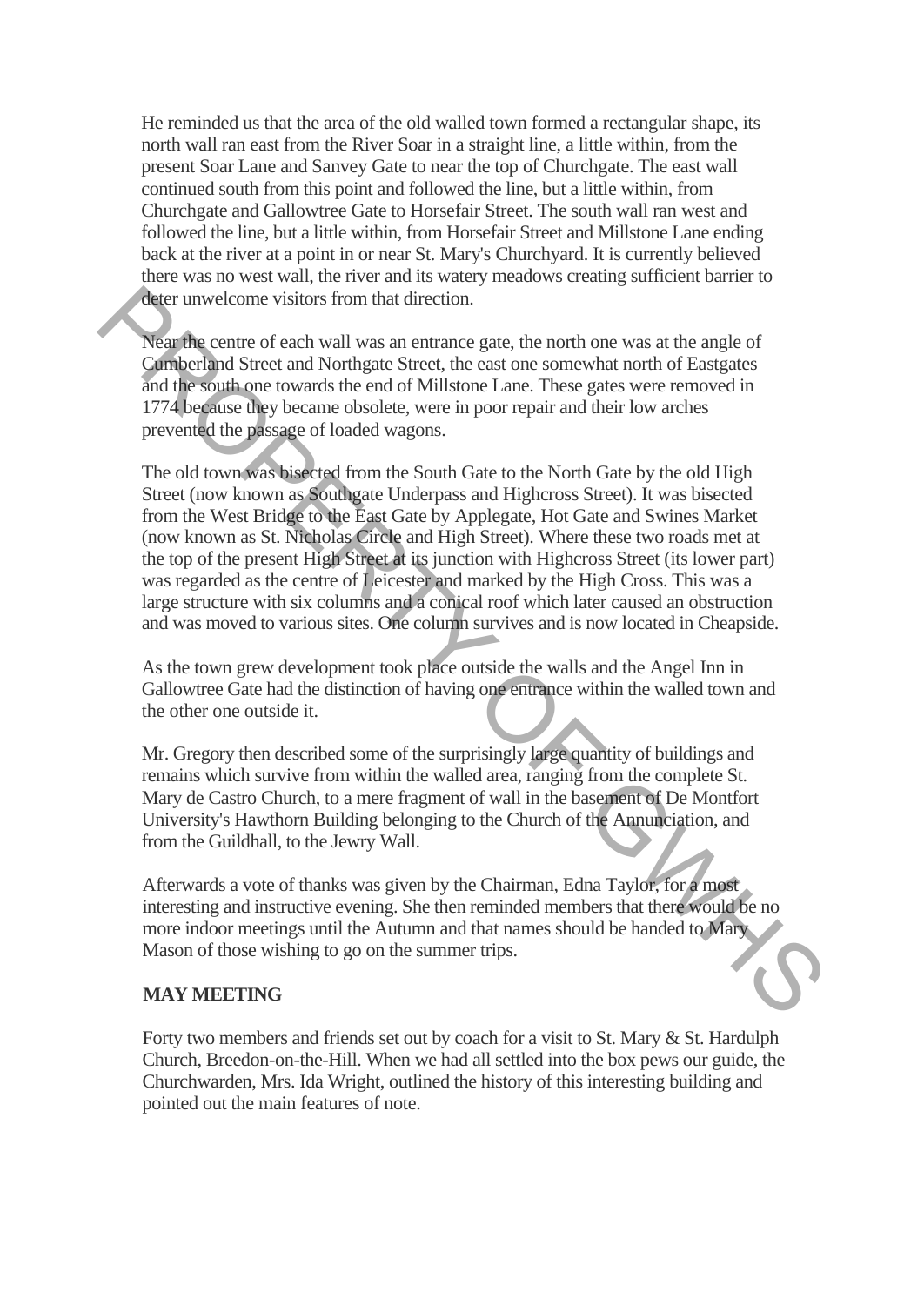# **MARCH MEETING**

In March the society welcomed a local speaker, Joan Poultney (she lives in Wigston), who gave a most fascinating and humorous talk on the Women's Land Army.

The Land Army movement was first introduced during WWI when Britain had just three weeks supply of food in reserve and was restarted in June 1939 before the second war was declared. Girls who joined had a minimum of training and learnt mostly as they went along. They tackled the full range of farm tasks, including hand milking, tractor driving, potato setting and the miserable job of mangle chopping from frozen clamps. They were housed either within the farmhouse or more usually in hostels which might be a good bike ride away from their farm. Pay was 22/6d per week for the over 18s with one weeks holiday a year and one half day off per week. A 48 hour rail warrant was supplied together with the uniform. Most were well treated, others not so well, but there was the opportunity to complain and be moved if they were really exploited.

A separate section called the Timber Corps, felled trees for pit props, telegraph poles, coffins and to make landing craft for 'D' etc. The movement was disbanded in 1950, by which time one quarter of million had served. It has always been a source of some discontent that no resettlement allowance or service medals were awarded to the girls though one won the VC for her bravery in stopping some runaway horses and averting a serious accident.

Joan Cross of Croft as she then was, joined in August 1943 and worked firstly at Frisby, then Barwell, Thorpe Satchville and finally Somerby. She has many happy and amusing memories of the fun shared by the girls, going to local dances (back by 10.30!), meeting GI's, working alongside Italian and German prisoners of war and the oddities and eccentricities of some of her farmer bosses. Despite the hardships she and 5,000 others stayed on after the war, in Joan's case until she got married.

Many of the 'girls' have remained in touch and Joan's involvement is at National level. This has given her the chance to be a part of some very notable occasions, such as the 1988 reunion attended by the late Queen Mother (their President) and riding in straw filled pick-up trucks in the parades to celebrate her 90th and 100th birthdays. She has attended remembrance services, marched past the cenotaph, joined in the VE & VJ Day celebrations, been present at Westminster Abbey for a 40 years of peace service and visited Highgrove as guest of Prince Charles (who arrived by helicopter), as well as attending Royal Garden Parties and a Guildhall banquet complete with gold cutlery! **Fractive** as they went along. They tacked the full range of farm tasks, including that the product in the product in the appear of the mission of the product of the spectral particles within the farmhouse or more usually

Joan brought along a sample uniform, many photographs, cuttings and other memorabilia. She was warmly thanked by the Chairman, Edna Taylor, for a really entertaining evening.

# **APRIL MEETING**

In April we welcomed back a previous speaker, Robert Gregory, who with 22 years as a Blue Badge Guide under his belt, was well qualified to talk on Leicester the Walled Town.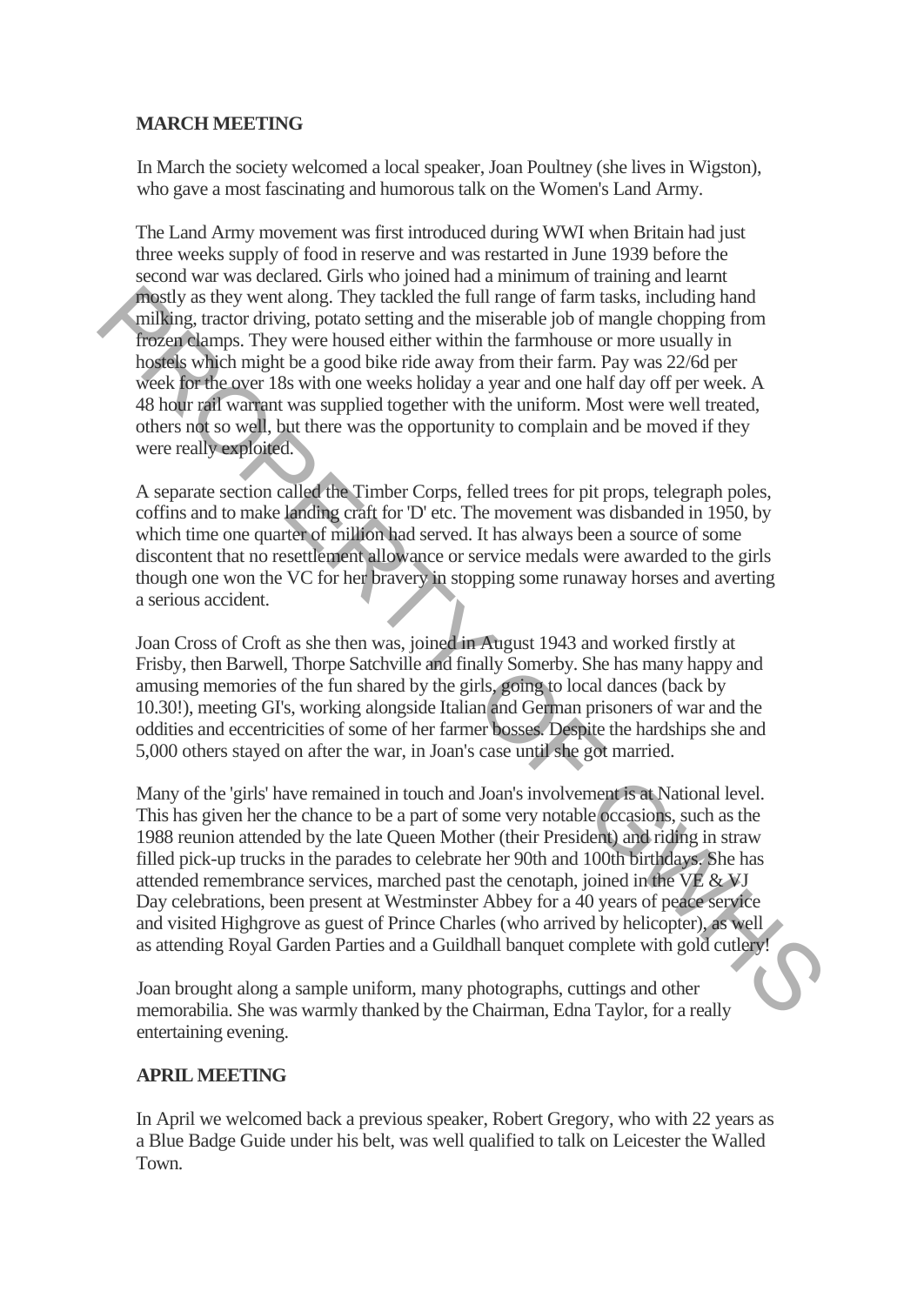The church was founded in 676 when a charter from Peterborough was granted to establish a monastery on this old former Iron Age hill fort. It prospered and attracted the attention of leading Anglo-Saxon craftsmen who carved some magnificent images and friezes, believed to be the largest and finest surviving collection in the country. Two notable examples of the images are, in the South aisle, a half length female figure holding a book and, in the bell ringing chamber, the Breedon Angel, a full length figure with flowing robes and holding a cross headed staff. Both are giving a Byzantine style blessing with their right hands. The friezes feature birds, beasts and vines and various patterns such as the Greek key.

After the dissolution of the monasteries Francis Shirley of Staunton Harold purchased the church from King Henry VIII for use as a family burial place. The local parishioners then petitioned that this priory church should also become their parish church since their existing one was in poor repair, this was granted. There are three Shirley tombs carved from Chellaston alabaster. The earliest to Francis and his wife was worked in 1571 and bears their effigies with pairs of mourners at the base. The second is to John Shirley and his wife, worked in 1585, and is similar in format and decorated with pillars and shields. The third, much more imposing was worked in 1598, and runs the whole length of the north wall. It is decorated with the achievement of arms and has effigies of George Shirley and his wife, two babies in cradles, and two sons and a daughter behind. The whole column enclosing a carved skeleton or cadaver symbolising the fate of all mortals. Patterns such as the Greek key.<br>
Affer the dissolution of the monasteries Francis Shirley of Staunton Harold purchased<br>
The church from King Henry VIII for use as a family burial place. The local<br>
park different particles

These monuments and a huge enclosed wooden family privacy pew dating from 1627 are all situated behind a formidable heavy iron grill which is very overbearing and unsuitable to its surroundings.

After wandering round to admire these treasures at close quarters, thanking our kind guide, and taking a quick look at the spectacular views from this high vantage point, and the sharp drop to the quarry below, it was time to board the coach and head for the Three Horse Shoes where supper awaited. This was very welcome and enjoyable but apologies to those whose expectations were falsely raised by the addition of dessert spoons on the tables!

#### A LOOK AT WIGSTON LAUNDRY

\* \* \* \* \* \* \* \* \* \* \* \* \* \* \* \* \* \* \* \* \* \* \* \* \* \* \* \* \* \* \* \* \* \* \* \* \* \* \* \* \* \* \* \* \*

There were three generations of the Tharp family involved with this company: Henry Walter Tharp (HWT1) the grandfather, Harry Walter Tharp (HWT2) the father,  $\&$ Henry Walter Tharp (HWT3) the son (the present Mr. Tharp and father of Antiques Roadshow expert Lars).

The laundry was opened 20/9/1892 by HWT1 and Edward Sutton Crow, who were brothers in law, HWTl's sister Louisa being the wife of E S Crow. At the time E S Crow was a commercial traveller living in Granville Road, Wigston, whereas the Tharps lived in London & HWT1 worked in the office of the West Ham Gas Company. A series of letters written by Mr. Crow to HWT1 during the setting up of the business make it clear that Mr. Crow was the "hands on' man and HWT1 provided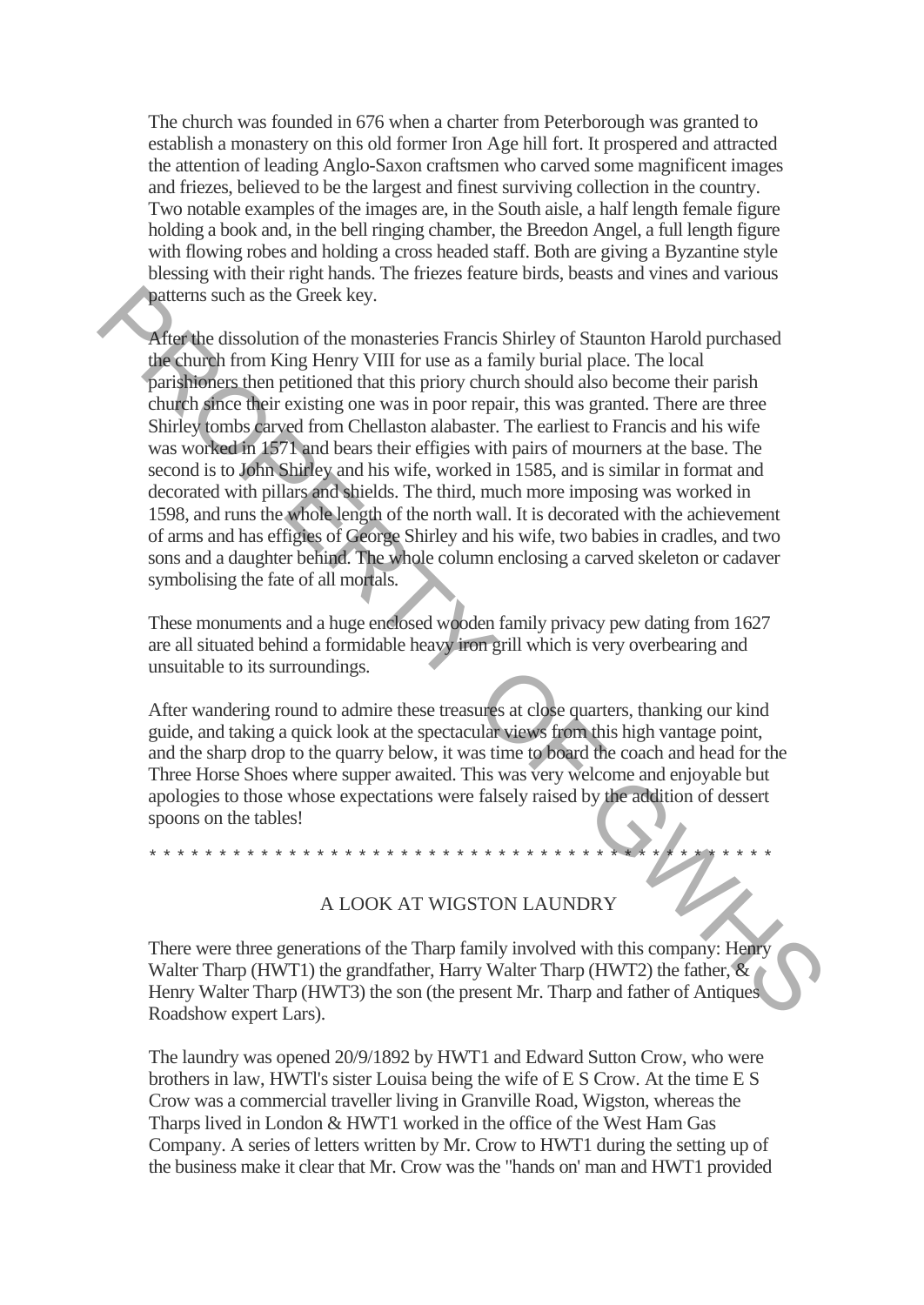the finance. Mr. Crow was greatly assisted by Thomas Judd, who before this time earned his living as a gardener, but was subsequently to prove he had many other talents as well.

The partners rented the site from  $J \& W H V$ ann who were builders (father  $\&$  son). It consisted of a three quarter acre orchard with a good brick & slate building 38' x 20' and formed part of their premises at 63, Bull Head Street. The Vanns agreed to modify and extend the building as required and let the whole for £30 per year for 3 years with the option to extend if requested.

The business took off well, though the first few months were very stressful, especially after the Christmas break when severe frosts caused burst pipes in the boiler. Messrs. Crow and Judd made frantic attempts to repair the damage quickly so that promised delivery dates could be kept. The company flourished and in 1895 new buildings were added including the chimney.

Then in 1898 E S Crow left very suddenly. It is believed he had a restless nature and also some sort of disagreement probably occurred. HWT1 had to hastily move to Leicestershire to run a business whose day to day activities he knew little about. He relied heavily at this time on the loyal Mr. Judd who was promoted to works manager, a post he held until retirement.

The business continued to prosper with major enlargement and rebuilding in three phases in the 1920s and 1930s and the purchase of additional adjoining land. HWT2 took over when his father died in 1925. At its peak the company employed 150/200 people.

The second World War was a watershed. Up until then only the domestic market was served and horses were still used for some work. In 1939 Appletons Laundry in South Wigston was acquired and with it the lovely Snowdrop name and logo, which was put on the vehicles in place of the word Wigston, when this was banned under war time regulations. In 1940 dry cleaning was introduced and also a garment hire service to industry.

In 1950s it was made a limited company and HWT2, his wife, HWT3 & his sister were the first directors. The decline in domestic market gathered pace. Changes from starched white linen and lace to easy care nylon, no servants and the introduction of small home washing machines & laundrettes, caused the company to look more and more to the commercial side for custom which sustained them for some time. In 1982 the company merged with the Belgrave Laundry relocating to its Roughton Street, Leicester site and leaving the Wigston premises upon which the B & Q store now stands. The combined company was finally closed in 1989. The phoinses took off well, though the first few months were very stressful, especially<br>
The phoinses took off well, though the first few months were very stressful, especially<br>
angle the Christmas break when sover frosts

Thomas Grant was manager in 1930s and Jim Wharmby spent his entire working life there, also becoming manager and then a director, retiring at the same time as HWT3 in 1989.

Tricia Berry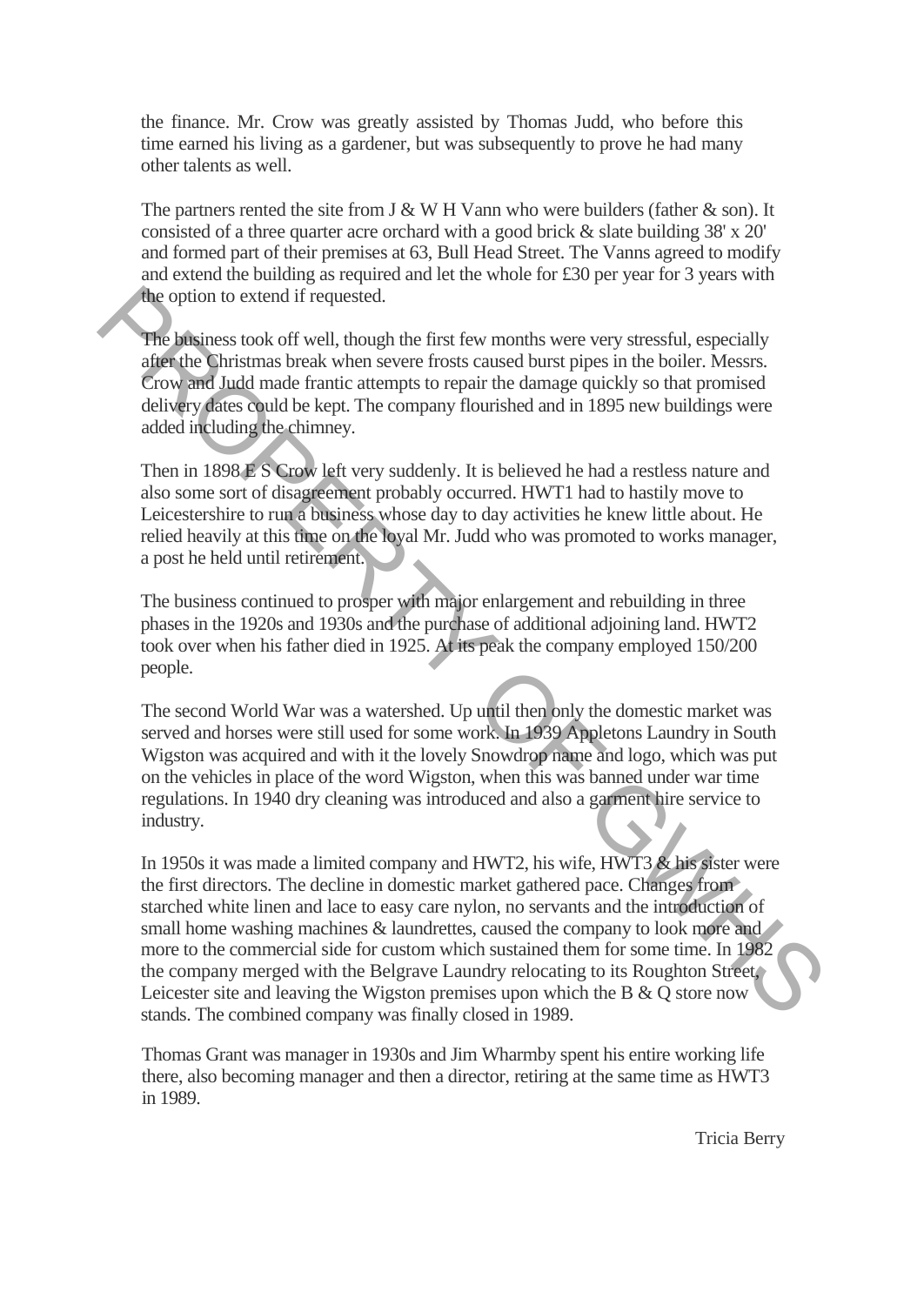Sources: Business Records at LRO 5D59/1-46 also most grateful thanks to Mr. H.W. Tharp (HWT3) for his considerable and very willing help.

## **MEMORIES OF A VAN** MAN

The 12 year old pushed his wheel barrow up Bull Head Street, passed the Bell Street fountain and on towards Burgess Street and Oadby Lane, calling at various houses on the way. The year was 1917 and this was Cecil Mawby's first paid employment with Wigston Laundry. He worked afternoons delivering newly laundered stiff collars and collecting soiled ones for the next wash; for this service he was paid 5/- per week.

Cecil was born the youngest child in a family of two boys and one girl. His mother did home work for a local hosiery factory and his father worked at the Wigston Foundry, Canal Street, South Wigston. Their house was in Bull Head Street almost opposite the laundry.

He first attended Bell Street Infant School where he was a diligent pupil, achieving the title of "Best Pupil' on one memorable occasion, and given the honour, for that day, of ringing the school bell. At 7 years he transferred to Long Street Council School, which was still known locally as the "Board School.<sup>1</sup>

He grew up familiar with the comings and goings of the laundry, and from 10 years old spent time after school and at weekends helping in the stables. There were three horses which pulled vans for collection and delivery of laundry, visiting villages as far out on the eastern side as Burton Overy and Kirby Muxloe to the west. The stables were beyond the laundry buildings, near the orchard and next to Long Lane, a footpath well used by Wigston residents. During summer the horses were taken every evening to a field near the allotments and small bungalows in Newton Lane and collected every morning at 7.30a.m. The 12 year old pushed but well be the move up but liead struct, passed the Beit Street and Conduction and on towards Burgess Street and Ondby Lane, calling at various houses on the sway. The year was 1917 and this was Ce

At 12 years old, because of difficult family finances, Cecil was allowed to finish school at lunch time each day and work afternoons at the laundry. In addition to collecting and delivering stiff collars he was employed as a van boy to William Norman, travelling with him on the horse drawn van, helping to deliver the laundry service.

When he was 13 years old he was allowed to finish school and work full time at the laundry. Although the official leaving age was 14 years at that time, because he had passed all the required educational standards and had a job awaiting him, Cecil was given the necessary exemption certificate issued by the Leicestershire Education Authority and he commenced working full time with Mr. Norman for a wage of 11/-per week.

Working on the vans was very uncomfortable at times, particularly during the winter as there was no screen and protection from the weather. There was one occasion, near Kirby Muxloe when the snow was so deep and the road so slippery the horse had to be left overnight in the Red Cow Inn stables with Cecil and Mr. Norman making their way home by walking most of the way, except for a short distance by tramcar, until that too was stopped by the snow.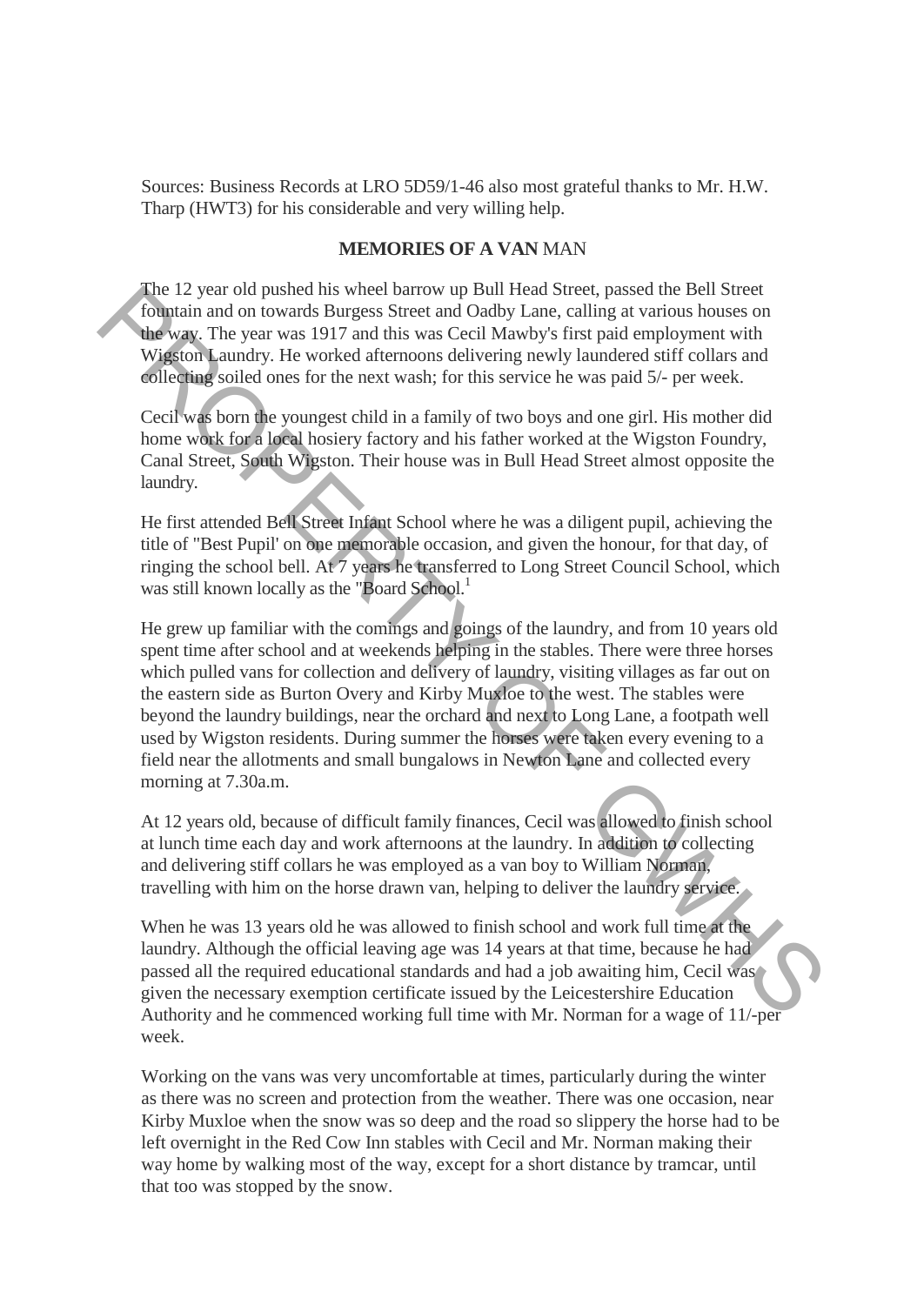In 1920, Mr. Norman was transferred from the horse drawn van to a motorised vehicle and Cecil was then interviewed by the works manager, Mr. Judd, who considered him sufficiently competent and responsible to offer him his own van and round and so he achieved his ambition of progressing from Van boy' to 'van man'. In the beginning his round was mainly in the Clarendon Park, Western Park and Narborough Road areas. There were few motor vehicles in those days and they, and even the trams, had to give way to horses. Imagine the 15 year old, travelling through Leicester at a smart trot, feeling 'King of the Road!'

When Mr. Norman took charge of a new van, Cecil aged 17 years was promoted and inherited the old 10 cwt 'Bellsize' van and an increased weekly wage of 25/-. After familiarising himself with gears and brake and demonstrating his competence with a few manoeuvres in the yard, his first trip was to the licensing office in Bowling Green Street where, with no test to prove his road worthiness, he paid the annual fee of 5/-. This new transport, with a glass screen, gave protection from the weather and enabled him to travel further afield. His rounds now took him into the villages of east Leicestershire calling on some of the owners of Leicester's leading industries, i.e. Chilprufe (hosiery), Stibbes (engineering), Folwells (pork butchers) and Kirby & West (milk supplies). When Mr. Norman took charge of a new van, Cecil aged 17 years was promoted and<br>mixgred the old 10 cwt 'Bellsize' van and an increased weekly wage of 25%. After<br>familiarily missing instead demonstrating his competence with

With the increasing use of petrol driven transport, the laundry service's range of customers continued to increase with Cecil, in his smart green uniform and driving his distinctive green van, travelling as far out as Market Harborough, collecting from wealthy, often well known families en route.

There were three grades of service available:

1) Float iron, with the clothes washed, dried and folded for a charge, in the late 1920s of l/6d for five pounds weight.

2) Wash and iron, each item separately charged.

3) Delux service which usually came from the large households of the wealthy customers and arrived in skips. It included the family's personal clothing, with delicate fabrics being hand washed, and uniforms of male and female servants, some of which required special finishing, i.e. crimping of the maids' caps and goffering their frilled aprons.

The progress of the laundry through the system started with Cecil unloading his day's collection at the wash-house. In the days before major rebuilding took place in the 1930s, the labour intensive process involved poor working conditions for employees and much handling of large quantities of wet clothes as they had to be lifted from the washing drums into tubs for transfer into the driers. The floor was continually awash with water and the men's hands always wet. This system continued until rebuilding and enlargement allowed the installation of modern machines which combined washing and drying, so removing the need to handle wet materials.

The majority of employees were women and girls, mostly local, and it was at the next stages where they mainly worked, folding, ironing and giving particular clothes the specialised finish which regularly included choir boys' neck frills. From this section the newly laundered articles were transferred to the packing section, and from there to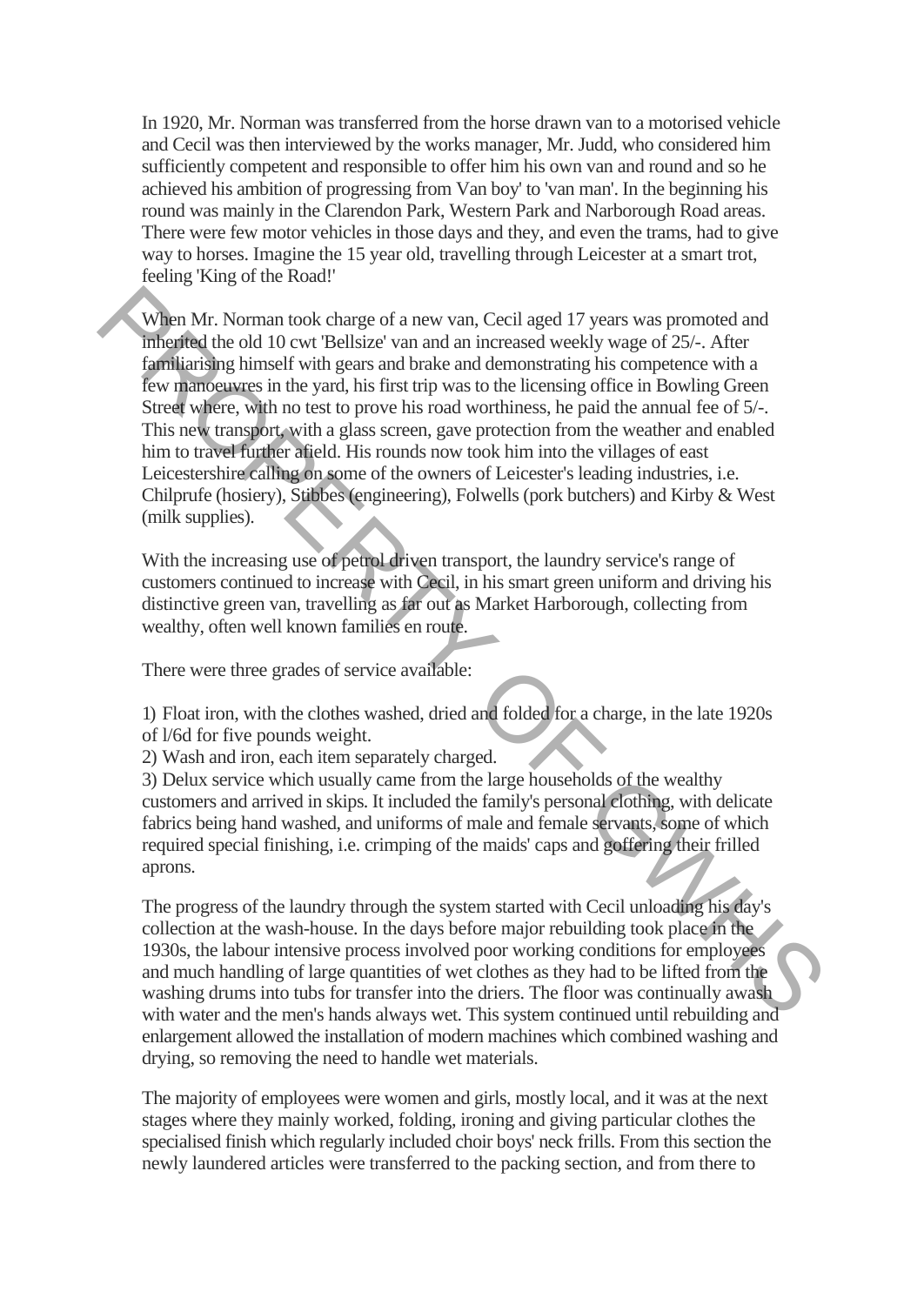despatch and the making up of journeys, for Cecil and other drivers to begin thenrounds, returning the finished laundry to the customers.

Cecil continued to do well and with increasing numbers of customers to call on, he had a van boy to share the work load. However, his thoughts were not always on work and it was at the laundry he found his future wife Isobel.

Isobel was a local girl and like many others, on leaving school at 14 years, found employment at Wigston Laundry. By the time she met Cecil she had been in the ironing section for sometime and had seen changes in work methods and rebuilding. In her early days, in the 1920s, the ironing process was no different from that in most households, with heavy 'flat irons' heated on the large stove at the end of the room, far from labour saving as the cooling irons had to be continually exchanged for heated ones. In 1929 gas pipes were fitted round the room which enabled connection of gas filled irons giving continuous heat. In the 1930s the extension of this section provided space for the introduction of large heated presses and a steamer so allowing many items, particularly sheets, a major item for most domestic customers, to be spread flat. Even with these changes, during the summer, blankets were often hung to dry in the orchard at the rear of the main building. Experiment the total specifical continue in the main term of the system for sometime and had seen changes in work methods and rebuilding. In her easily days, in the 1992b, the froming process was no different from that in

It was the policy of the organisation to keep up to date with new inventions and updated techniques, and to this end senior staff visited exhibitions and other businesses where new equipment was in operation.

During WWII an airfield was created next to Bruntingthorpe village, approximately six miles from Wigston. This was taken over, firstly by the Canadian Royal Airforce and later by the Americans. All equipment required to maintain the establishment was manned by service personnel and to achieve this, small contingents of staff, were initially trained at the laundry in the use of the unfamiliar machines. The presence of attractively uniformed young men set many girls' hearts aflutter and a number of romantic relationships were formed.

Cecil and Isobel were married in 1932. Isobel continued working, mainly part-time at the laundry while Cecil remained there most of his working life. In 1992 they celebrated their Diamond Wedding and the framed congratulatory telegram from the Queen occupies a place of honour in the living room. After some months of ill health Isobel died in 1994. Cecil has continued to live alone with support from a nephew and neighbours. Through TV he maintains a lively interest in sport, particularly snooker and football, and most evenings he plays dominoes for an hour with his closest neighbour. Although frail, he has a good memory and enjoys reminiscing about his years at Wigston Laundry.

Anne Brown

In addition to Cecil Mawby I am indebted to the following long serving staff for the contribution of their own memories of life at Wigston Laundry: Bill Ellard, Hilda Chamberlain and the late Ellen Grimsley.

The above will form part of a transaction on the Wigston Laundry which is in course of preparation.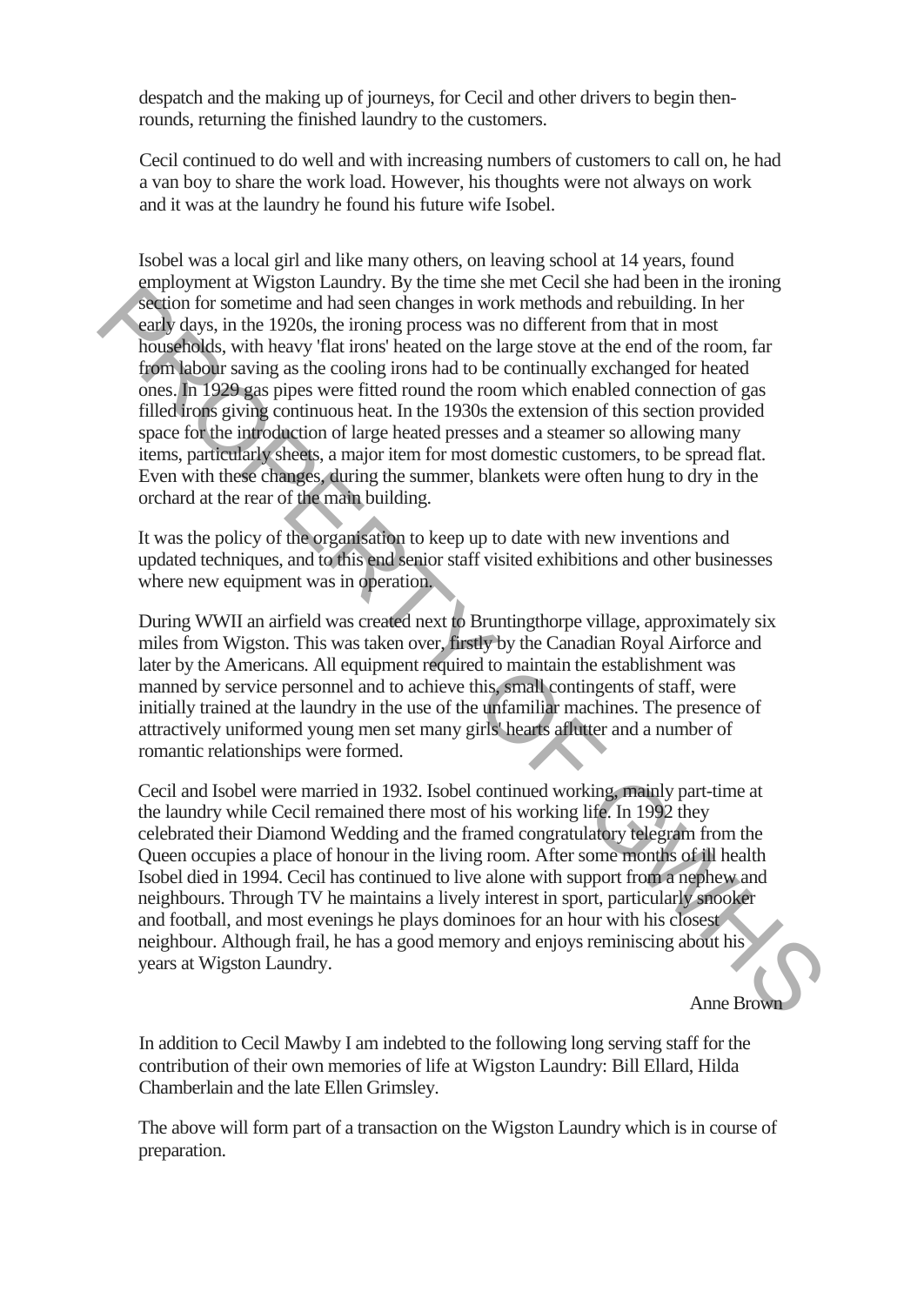## **CROFT HILL**

Now that the leaves are on the trees, it is not possible to see Croft Hill from the back bedroom windows. It is possible, though, to see it from some of the higher parts of Wigston, an isolated and distinctive hill about 128m (400') above sea level and rising above the Soar Valley. It lies to the west, where a lot of our weather comes from, and local people say that if you can see Croft Hill it is going to rain, and if you can't, its already raining!

Some years ago, we nearly lost the hill to the quarrying companies, so great was the demand for granite for roadstone. About half the hill remains. Croft Hill is the last throw to the south of the craggy and ancient hills of Charnwood Forest which are made of some of the oldest rocks known anywhere in England, perhaps 500 million years old.

The late eighteenth and early nineteenth centuries saw the growth of quarrying of granite and other hard rock in Charnwood Forest, stimulated by the new use of broken stone for macadam road surfaces such as the turnpike roads. Mountsorrel came first, then Markfield, Bardon, Groby and Stoney Stanton. By 1877, quarries at Enderby, Croft and Huncote were opened and made the county the leading source of hard stone in England at the time. Some years ago, we nearly lost the hill to the quarrying componies, so great was the<br> **debund** for granite for roodstone. About haft the hill emains. Croft Hill is the last throw<br>
to the south of the crago and ancient hil

Demand for granite setts to pave the streets of the rapidly growing cities was huge. Setts were produced by the progressive splitting down of large stone blocks into smaller blocks, then eventually to setts, and sett-making was for long a distinct and highly skilled craft. My butcher, whose family live at Huncote, told me his grandfather worked in the trade and had a large collection of all the different types of setts.

Long before the quarries, however, Croft Hill had its uses. In earlier times, before maps and sign-posted roads, men met on isolated hilltops to transact public business and hold courts. A lone hill would be easily identified from a distance. In the case of Croft Hill, it also is placed in the very centre of the old Guthlaxton Hundred (subdivision of a county), and the Roman Fosse Way runs within a mile of it, making access to it easy.

In the year 836, Wiglaf, king of Mercia (and grandfather of our St. Wistan), held a most impressive assembly at Croft for the granting of land to a monastery. Not only the King and Queen were present, but the Archbishop of Canterbury, 11 bishops, 3 abbots and over 20 other magnates.

Nearly 300 years later, the Anglo-Saxon Chronicle describes not a grand scene this time, but a grim one: Ralph Basset and the King's thanes held a wittenmoot on Croft Hill to 'deal out justice' on 44 thieves. Six had eyes and private parts removed, and all were hanged on gallows placed on the hill in the December wind.

About 400 years go by before the hill is recorded again, this time in the Tudor Star Chamber court of 1546/7, when the inhabitants of Croft village accused a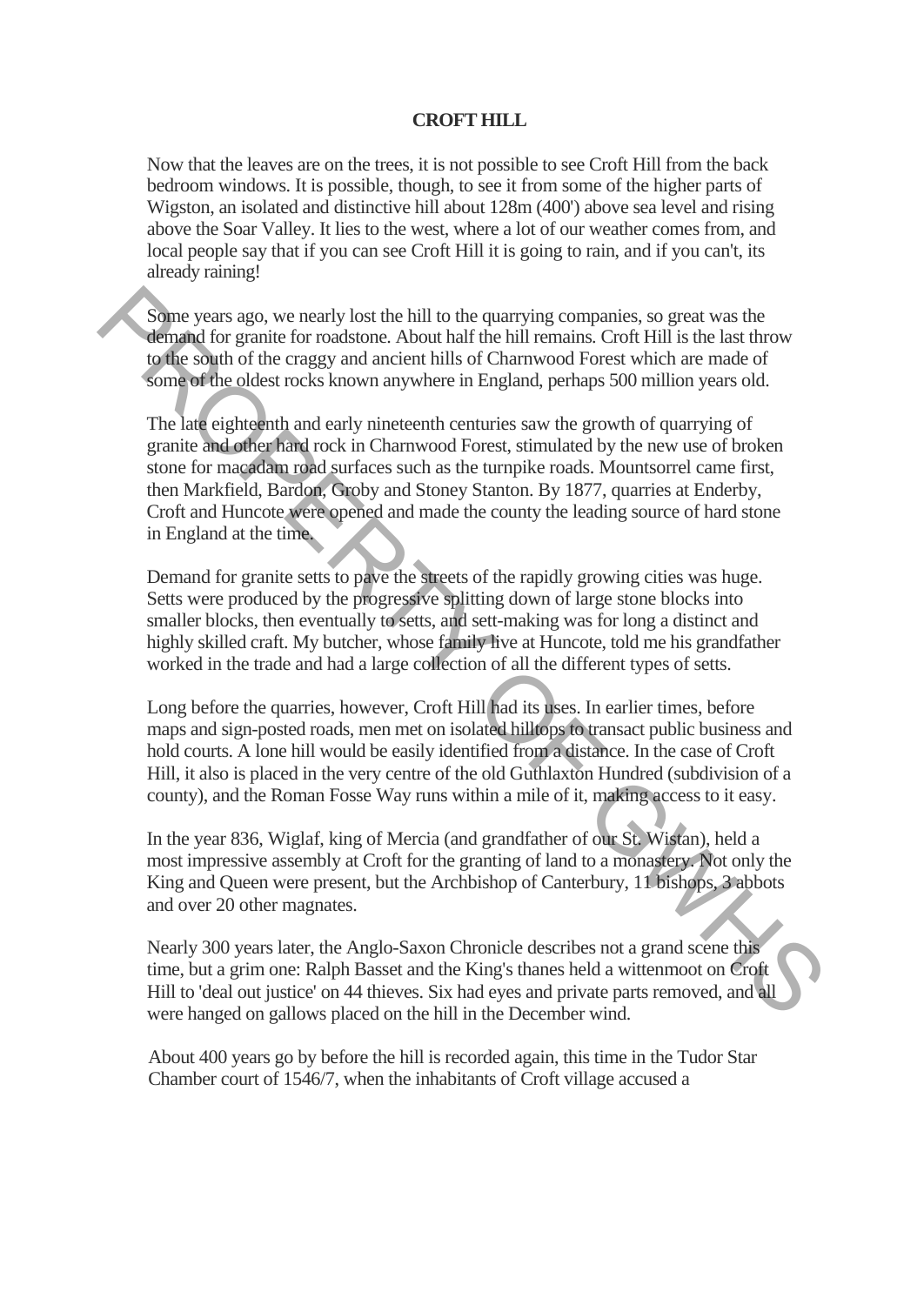neighbouring squire, Sir William Turvile, of dyking and hedging with quickset (hawthorn), their common pasture. In other words, we are back to the problem of Tudor landowners seeking to enclose the common lands for sheep pastures, to enrich themselves. No result is recorded to this suit, but a later inquisition on Sir William's son does not mention that he was lord of the manor of Croft, only that he had 'certain lands in Croft'. Therefore they probably had lost their claim to enclose Croft Hill.

Mention of the Turvile family beings us to a Wigston connection with them and the area round Croft Hill. At the Norman conquest, a Norman magnate, Hugh de Grentemaisnil, was rewarded by King William with much land, some of it in Leicestershire, including the manors of Thurlaston, Croft and Wigston. In the 12th Century, all had passed to the Earls of Leicester, one of whom granted to his undertenants, the de Crofts, estates in Thurlaston and Wigston. Thus there came to be formed a group of estates in the above three manors which went together for centuries afterwards.

Robert de Croft died leaving two daughters, one, Alice, married Hugh de Champayne before the end of the 12th Century. When Robert, 4th Earl of Leicester died without issue, his estates went to his two sisters. The Champayne manor went to his younger sister, but this did not affect the tenancy of Alice and Hugh, whose descendants went on to hold their estates in Wigston, Thurlaston and Croft for six generations. After many years the Champayne manor, with a history too complex to relate here, came to the Turviles, to the same Sir William accused of enclosing Croft Hill. I noted only recently that we have a Turvile Close on the Wigston Harcourt estate.

The story doesn't quite finish there. A later Turvile, Henry, in the 1570s and 80s, began selling off ancestral lands at a great rate. Perhaps rising price levels coupled with fixed copy-hold rents led to a squeeze. Certainly he had built a fine new hall at Normanton Turvile and was extravagant. (That fine Elizabethan mansion, destroyed by fire, has grounds you can walk through, with a lovely lake and signs of a moat). The farmers of Wigston, his tenants, benefited by several hundred acres of land coming on to the market all at once and some purchased as sitting tenants. We know from records that they lived and farmed on the east side of Bull Head Street, the site of the old Champayne manor. So the Turvile manor ended and thirteen local men became small freeholders for the first time. Greenesisning, was rewarded by King William with much land, some of this cheester<br>king and passed on the Early Center Care Conserved by the 12th Center, the de Crofst, saturation and Wigston. The Hall Center, tends are th

What can we see today that reminds us of the goings-on over at Croft so long ago? There is the hill itself, the fine monuments of the Turviles in Thurlaston church (not Sir William's - his monument is in Aston Flamville church, another of his seven manors), the grounds and lake at Normanton Turvile. And lastly, if we look at the walls of our parish church, we will see much Enderby granite, hauled, possibly by carts, over Aylestone pack-horse bridge from the granite quarry at Enderby, not far from that other quarry at Croft Hill.

Edna Taylor

Sources: *Provincial England* by W.G. Hoskins, *The Midland Peasant* by W.G. Ho skins, local information from Tim Preston, of Heards the butchers.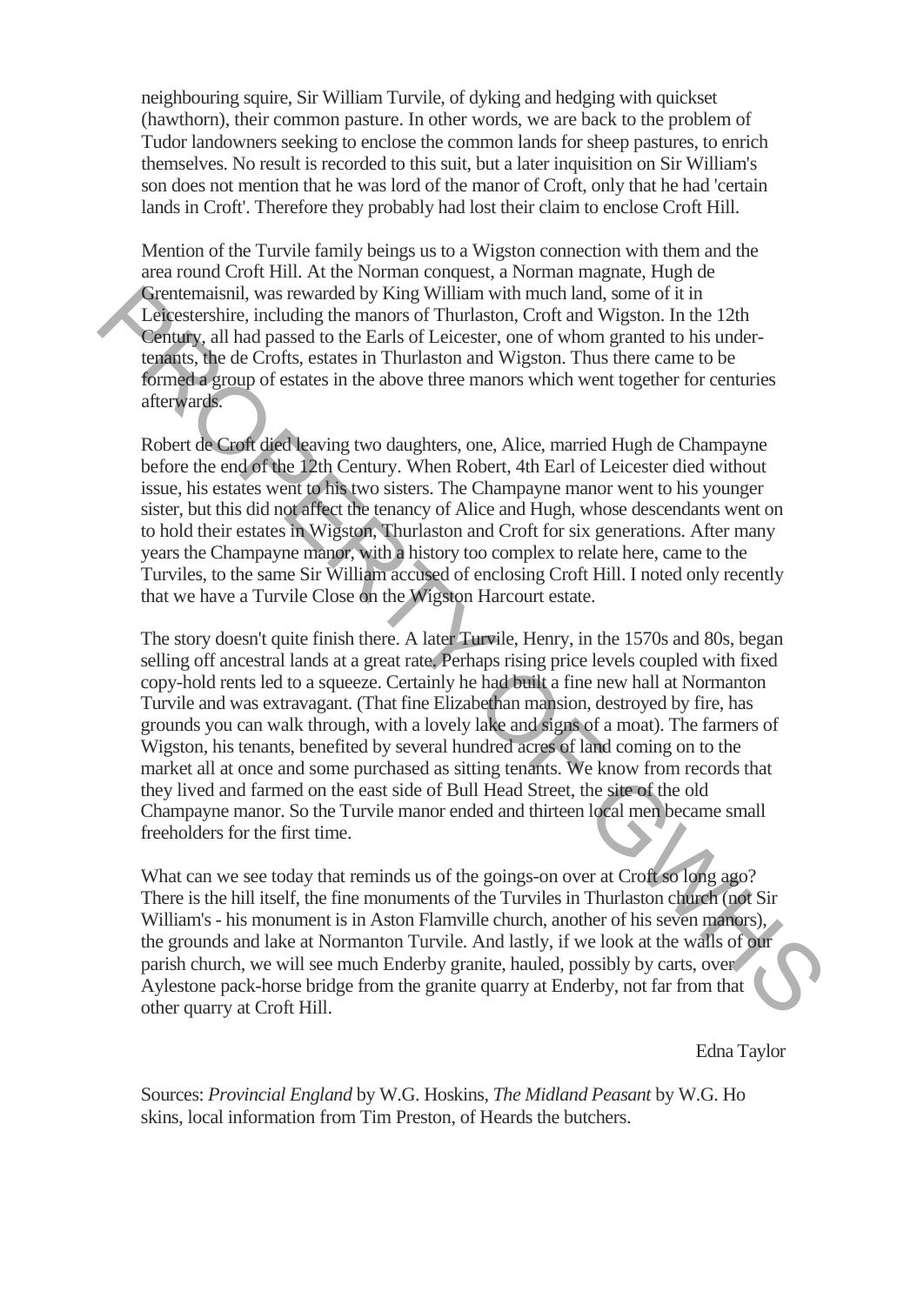## **EXTRACT FROM THE DERBY MERCURY. DECEMBER 1732 CAMBRIDGE IN NEW ENGLAND. U.S.A.**

Some time since died here Mr. Matthew Avery, in a very advanced age. He had for a great many years served the College [Harvard University, founded at Cambridge, Mass, in 1639] here, in the quality of a bed-maker and sweeper. Having left no child, his wife inherits his whole estate which he bequeathed to her by his last Will and Testament, as follows:-

The my dear wife, My joy and life I freely now do give her My whole Estate With all my Plate Being just about to leave her.

Two Painted Chairs Nine Warden Pears A large old Dripping Platter The Bed of Hay On which I lay An old Sauce-pan for Butter. The my dear wife,<br>
My inglest of discussions of the control of Soap<br>
My inglest discussions of the control of the control of the speed of the speed of the speed of the speed of the speed of the speed of the speed of the sp

A Musket true As everflew A Pound of Shot and Wallet A Leather Sash My Calabash My Powder Horn and Bullets.

A Greasy Hat My old Ram Cat A Yard and Half of Linnen A Pot of Grease A Woollen Fleece In order for your spinning.

A Ragged Mat A Tub of Fat A Book put out by Bunyan Another Book By Robin Rook A Skam or Two of Spun-Yarn.

A Chasing Dish With One Salt Fish If I am not mistaken

A Tub of Soap A long Cart Rope A Frying Pan and Kettle An Ashes Pail A Thrashing Flail An Iron Wedge and a Beetle.

A little Mug A Two Quart Jug A Bottle full of Brandy A Looking Glass To see your face You'll find it very handy.

An old Sword Blade A Garden Spade A Hoe, a Rake, a Ladder A Wooden Can A Close Stool Pan A Clyster Pipe and Bladder.

A small Tooth Comb An Ashen Broom A Candlestick and Hatchet A Coverled Striped down with Red A Bag of Rags to patch it.

An old Black Muff Some Garden Stuff A Quantity of Borridge Some Devil's Weed And Burdock Seed To Season well your Porridge.

A Spinning Wheel One Peck of Meal A Knife without a Handle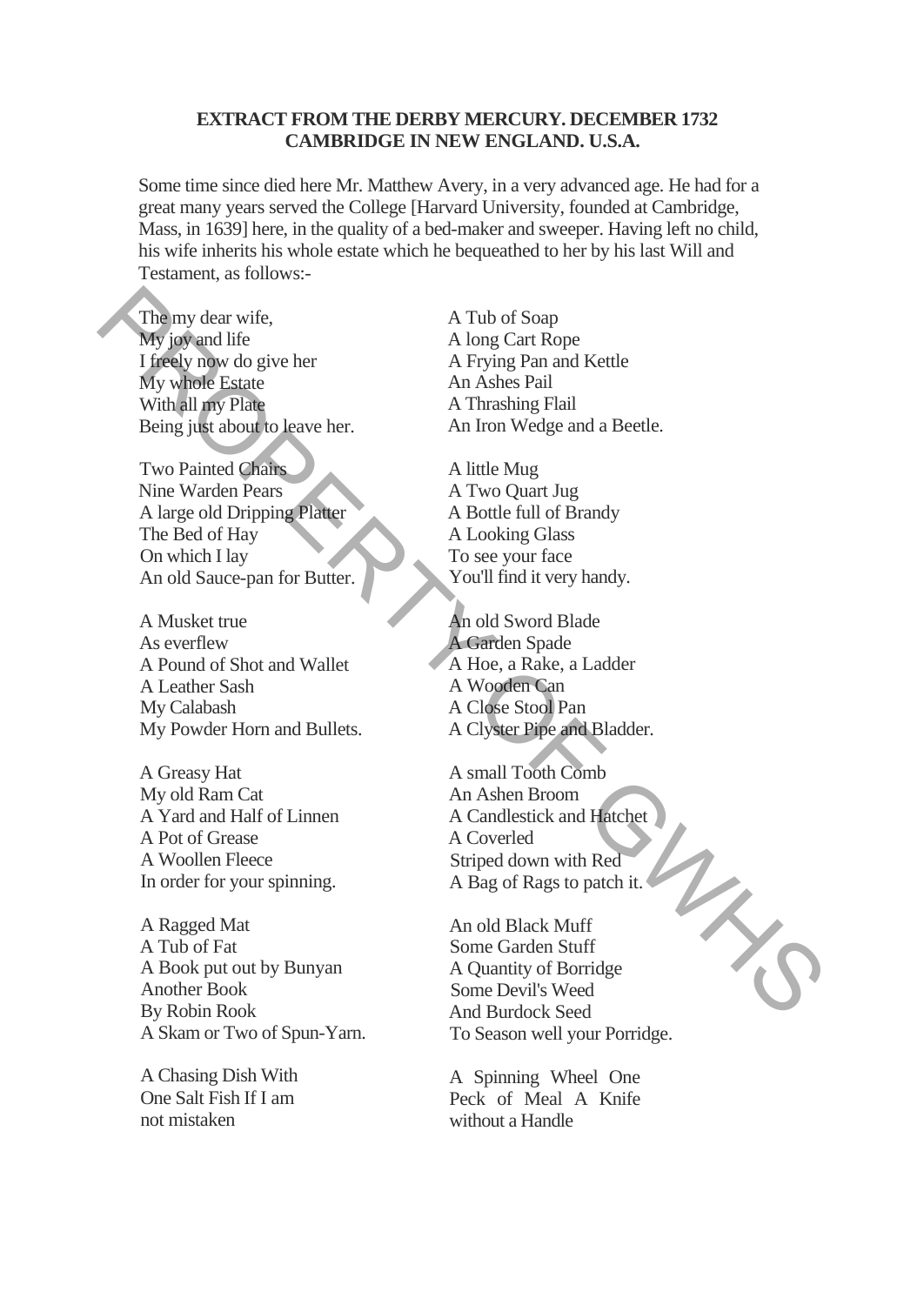A Leg of Port A Rusty Lamp A Broken Fork Two Quarts of Samp

My Pouch and Pipes This is my store Two Oxen Tripes I have no more An Oaken Dish well carved I heartily do give it My little Dog My years are spun And Spotted Hog My days are done With two Young Pigs just starved. And so I think to leave it.

And Haifa Flitch of Bacon. And Half a Tallow Candle.

Leics. Record Office: P128/16

# LEICESTER AND NOTTINGHAM JOURNAL. JUNE 1760

They write from [Great] Glen in this County [Leicestershire] that on Wednesday last, a dispute arose between two old women of that town, one of whom calling the other a Witch, and she affirming that she was no more a Witch than herself, a challenge ensued, and they both agreed to be dipt by way of trial. They accordingly stript to their shifts, had their thumbs and great toes tied across and with a cart rope about their middle, suffered themselves to be thrown into a pool of water. One of them is said to have sunk, whilst the other continued struggling upon the surface, which the mob called swimming, and deemed an infallible sign of her being a Witch, insisting upon her impeaching her accomplices in the craft.

She accordingly told them that in the neighbouring village of Burton [Overy] there were several other old women as much Witches a she was.

These suspicions being confirmed by a Student of Astrology or White Witch who was referred to an account of a young woman said to be afflicted with an uncommon disorder and pronounced to be bewitched, the mob in consequence of this intelligence, on Thursday, repaired to Burton and after a little consultation, they proceeded to the old woman's house on whom they had fixed the strongest suspicion.

The poor old creature on their approach, locked the house door and went into a chamber and from the window asked what they wanted. They informed her that she was charged with being guilty of Witchcraft, which they were come to try her for, by ducking; remonstrating at the same time upon the necessity there was of her giving this proof whether she was a Witch or no. But of her persisting in a positive refusal to come down, they broke open the house, went into the chamber, carried her down stairs and by force took her to a deep gravel pit full of water, tied her thumbs and toes as above, then threw her in, where they kept her during their pleasure. The same day, the mob tried the experiment upon another poor old woman, and on Friday, a third underwent a like discipline. With two Young Pigs just starved. And so I think to leave it.<br>
The second Office: P128/16<br>
They write from IGreat I Glen in this County | Leicestershire| that on Wednesday last, a<br>
dispute ance between woo old women of th

Several of the ring leaders in this riot, we hear, have been apprehended and carried before a Justice, two of which bound over to the sessions and the others ordered a small fine.